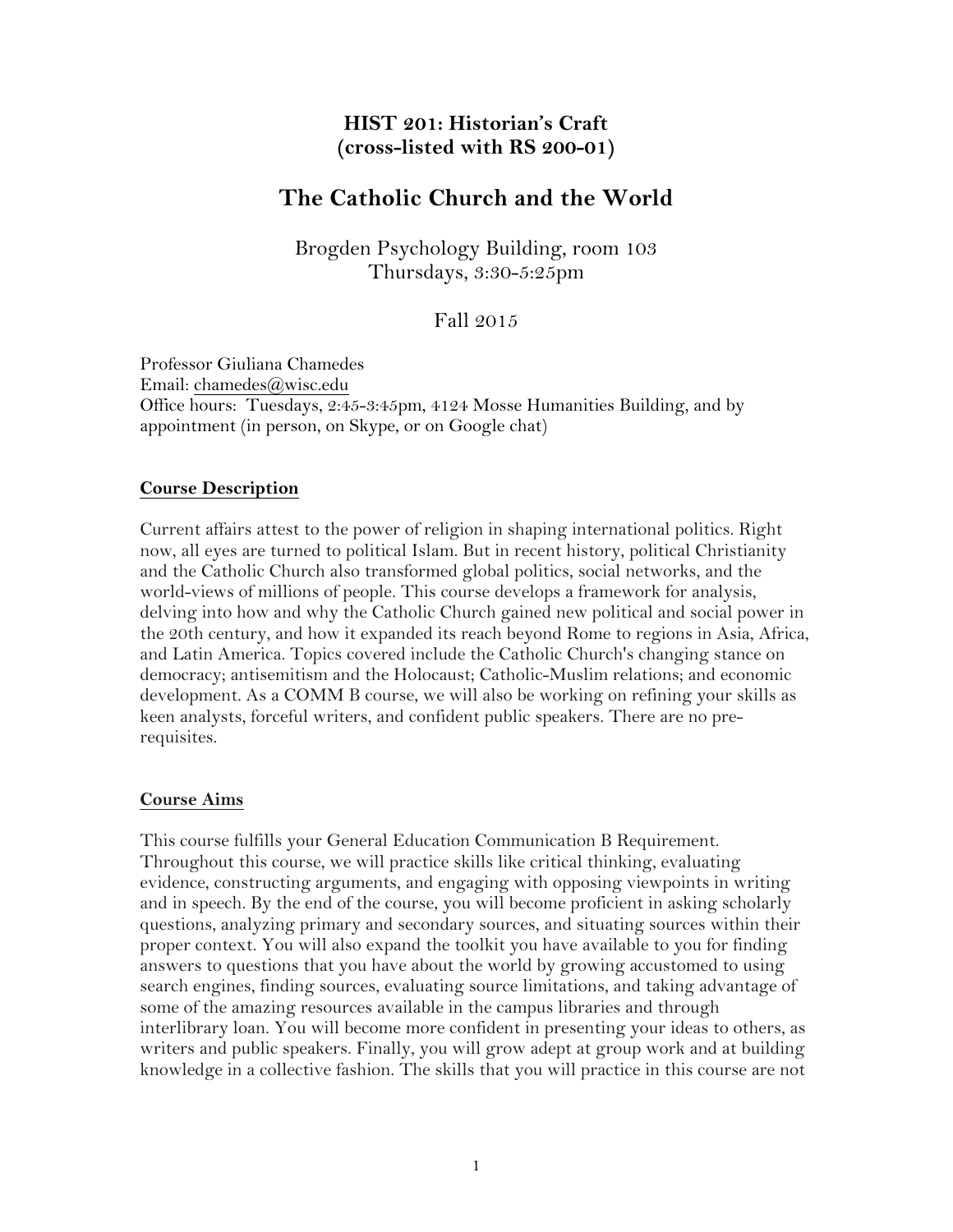confined to the discipline of history; they will be useful to you regardless of where your lives take you.

## **Course Requirements**

This class is a discussion seminar, so its success depends on you. Please come to class having done the readings and ready to engage with one another. The main requirements for this course are class participation and a final creative assignment on the place of the Catholic Church in the wider world.

Here is a breakdown of how your grade will be computed:

- (1) Class participation (25%)
	- a. In-class participation (10%)
	- b. Informal oral presentation of primary/secondary sources (5%)
	- c. Formal five-minute oral presentation of your final assignment; presentations will take place in class on **Thursday, December 3rd** and **Thursday, December 10th** (10%)
- (2) Weekly discussion posts on Learn@UW, **due every Wednesday at 5pm** (10%)
	- a. Discussion questions will be posted on  $\text{Learn}(\partial UW)$  every week; please pick the question that most appeals to you and write a short informal response (3-4 sentences is fine) by Wednesday at 5pm.
- (3) One-pagers (40%)
	- a. A one-page paper offering your interpretation of a primary source from the syllabus. Make sure to address the 'who/what/when/where/why' of the source. **Due on Thursday, September 17<sup>th</sup>** (10%)
	- b. A one-page collaborative paper summarizing the argument of a secondary source from the syllabus. Due on **Thursday, October 22nd**  $(10\%)$
	- c. A one-page project proposal for your final assignment, including a tentative bibliography (one primary source, two secondary sources) and a screenshot of a search engine consulted. **Due on Thursday, November 5th** (10%)
	- d. Peer review comments on draft final project. **Due via email by 5pm on Tuesday, December 1nd** (10%)
- (4) Culminating writing/creative assignment (25%)
	- a. A draft of a 5-7 page research paper, short story, comic strip, series of blog posts, or 8-10 minute film putting a primary source of your choosing in dialogue with one or two secondary sources of your choosing **Due via email by 5pm on Tuesday, November 24th** (10%)
	- b. Revised draft of your 5-7 page written or visual assignment. **Due in class on Thursday, December 10th** (15%)

GRADING SCALE:  $A = 93-100$ ;  $AB = 82-87$ ;  $BC = 77-81$ ;  $C = 72-76$ ;  $D = 67-71$ ;  $F=$ 66 or below.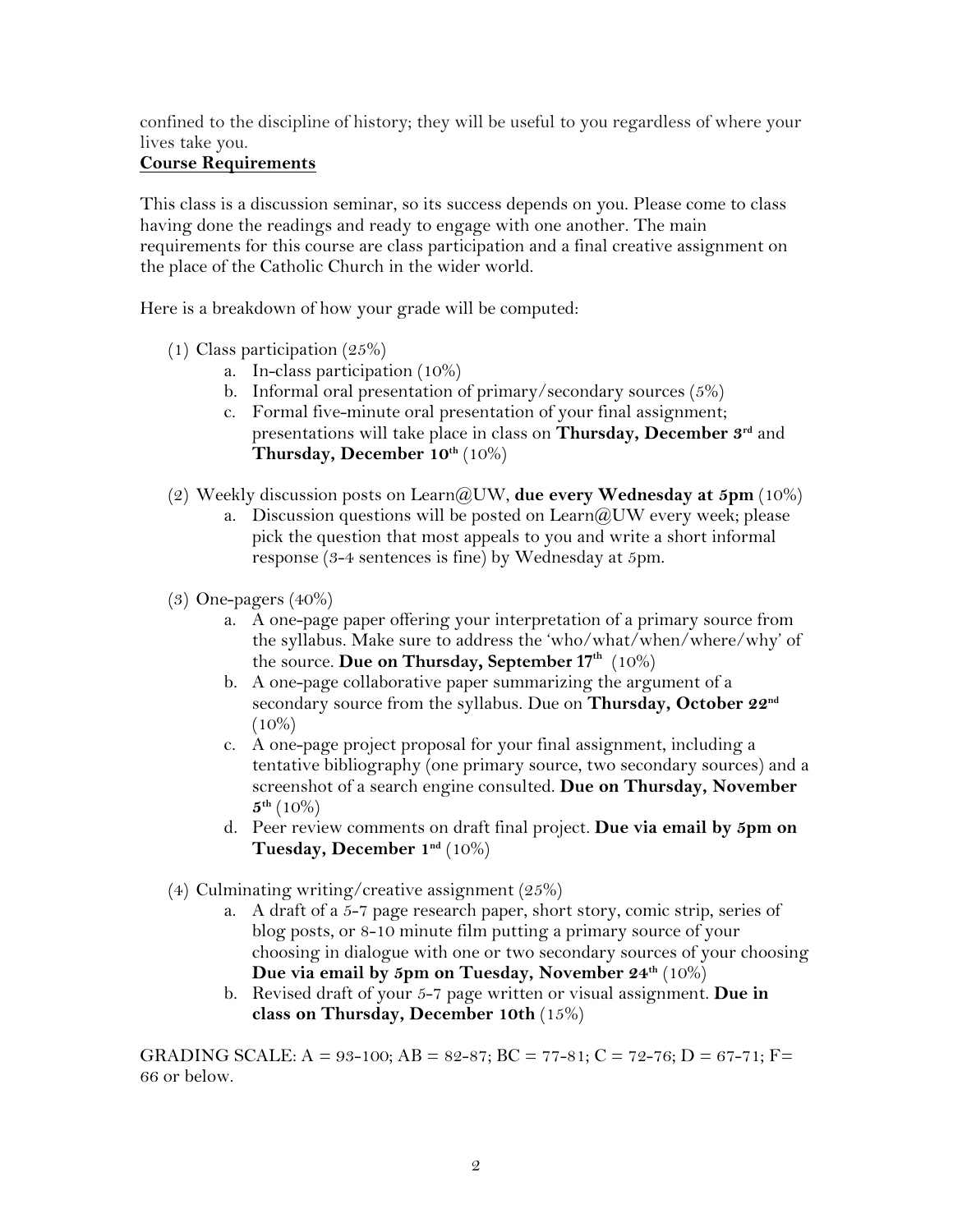*Where can I get some extra help with my writing?* **The History Lab!** New this semester, the History Lab is a resource center where experts (PhD students) will assist you with your history papers. No matter your stage in the writing process—choosing a topic, conducting research, composing a thesis, outlining your argument, revising your drafts—the History Lab staff is here, along with your professors and teaching assistants, to help you sharpen your skills and become a more successful writer. Sign up for a one-on-one consultation online: http://go.wisc.edu/hlab

### **Course Readings**

All course readings, unless otherwise indicated, will be posted on Learn@UW in PDF form. Click on "Materials," and then on "Content." You are required to complete the readings for any given week by Wednesday at 5pm of that week. So for instance, you must complete the "Readings for week 2" by Wednesday, September 9<sup>th</sup>, at 5pm. The films are on reserve for you at the College Library, in Helen C. White Hall.

### **Core Concepts and Building Blocks**

Some of the key terms we'll be defining and using over the course of the semester:

- \* Racism & antisemitism \* Political religion & religious politics
	-
- 
- \* Soft power & hard power \* Intentionalism & functionalism
	-
- \* Change & continuity \* Historical contingency & historical determinism

## **Key Dates, At A Glance**

**Thursday, September 17<sup>th</sup>:** One-page paper on a primary source due today **Thursday, October 22nd** : One-page collaborative paper on a secondary source due **Thursday, October 22nd** *or* **Thursday October 29th (TBA):** Class meets at the Wisconsin Historical Society to view some cool archival materials! Thursday, November 5<sup>th</sup>: One-page project proposal for your final assignment due **Tuesday, November 24th:** Draft of your 5-7 page final project is due *via email* **Tuesday, December 1st** : Peer review comments on draft final project due *via email*  **Thursday, December 3rd** *or* **Thursday, December 10th (your choice):** Formal fiveminute oral presentation of your final assignment, to take place in class Thursday, December 10<sup>th</sup>: Revised draft of your 5-7 page written or visual assignment

## **Schedule of Readings**

### **Week 1 Introduction to the course (September 3)**

There is no outside reading for today. The following short sources will be distributed and analyzed in class:

"Easter," *Der Stürmer* (Easter 1933)

"Resurrection," *Der Stürmer* (March 1939)

Pope Pius XI, *Ubi Arcano Dei Concilio* (December 23, 1922) (selections)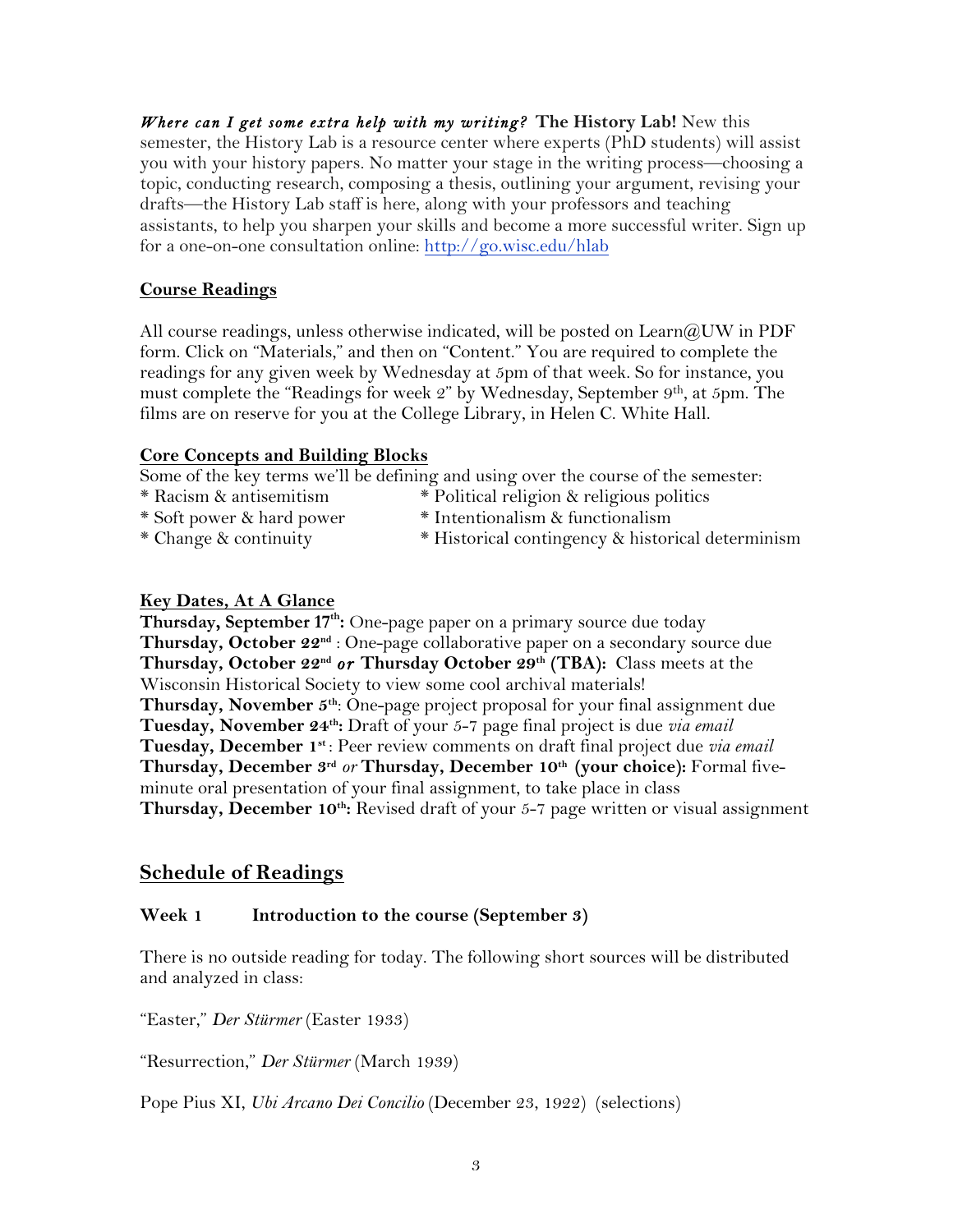### **Week 2 The Revolutions of the French Revolution (September 10)**

Abbé Sieyès, "What is the third estate?" (1789)

National Assembly of France, *Declaration of the Rights of Man* (1789)

Jean-Jacques François Le Barbier, "The Declaration of the Rights of Man and Citizen" (1789), Musée Carnavalet, Paris

"Civil Constitution of the Clergy," *Encyclopedia Brittanica* entry

Robespierre, "The Cult of the Supreme Being" (8 June 1794)

Edmund Burke, "Reflections on the Revolution in France" (1790)

#### *Thinking questions (for Learn@UW) – please pick one question and post your response by Wednesday at 5pm:*

- Imagine that you are living in the late  $18<sup>th</sup>$  century and take a side in the debate about the French Revolution. Feel free to take a side that is different from the one to which you instinctively gravitate. Are you a fan of the "Declaration of the Rights of Man and Citizen" or do you sympathize with Edmund Burke's "Reflections on the Revolution in France"? Explain your thinking.
- Imagine that you are a clergy person telling a close family member about your feelings about the Civil Constitution of the Clergy and the cult of the Supreme Being. Write a few lines from a personal letter or diary entry responding to these historical events.
- Think about the visual iconography in Le Barbier's painting. How is it depicting the Declaration? What sorts of emotions do you think the painter in trying to evoke in his viewers?

### **Week 3 Settling the Disagreement? The Concordat with Napoleon (September 17)**

"Portalis' speech presenting the Concordat to the legislative assembly," from *Concordat Between Bonaparte, Chief Consul of the French Republic, and Pope Pius VII* (1802), selections.

Artist unknown, "Signature of the Concordat between the French Government and His Holiness Pius VII for the re-establishment of the Catholic religion in France" (early 19<sup>th</sup>) century), Engraving, Collection: Bibliothèque nationale de France, Paris

Pierre Joseph Célestin François, "Allegory of the Concordat of 1801" (1802), Oil on canvas, Collection: Musée National du Château de Malmaison, Rueil-Malmaison.

Philip Dwyer, "Chapter 5: The Politics of Fusion," in *Citizen Emperor: Napoleon in Power*, pp.79-88.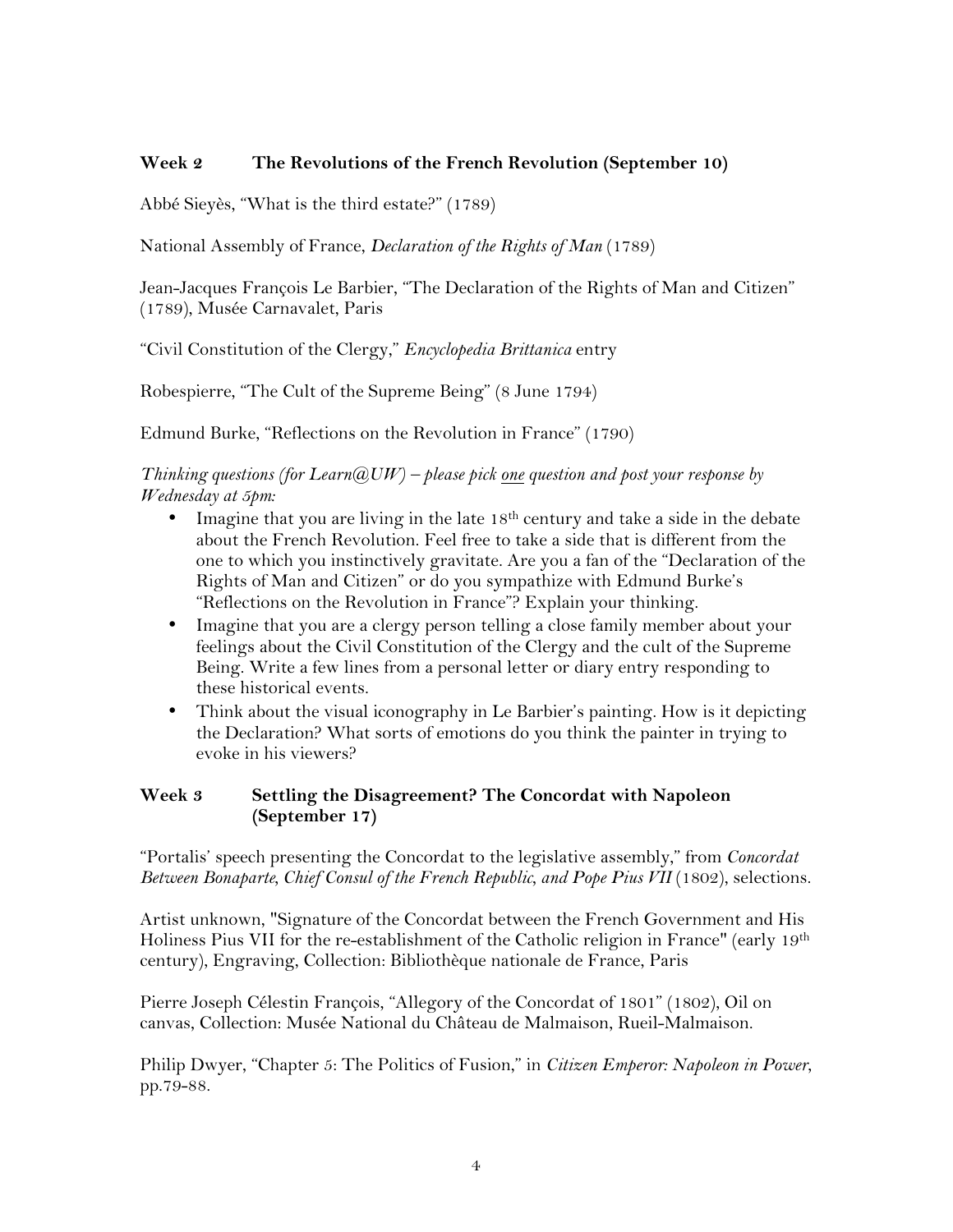## *Thinking questions (for Learn@UW) – please pick one question and post your response by Wednesday at 5pm:*

- Summarize *two* of the arguments that Portalis makes in favor of concluding the concordat with the Pope. Do you find them convincing? Why or why not?
- Compare and contrast the visual iconography of the two images depicting the conclusion of the concordat. What kinds of messages are they communicating? Are they communicating the same message, or different messages?

## *Reminder: your one-page paper on a primary source is due in class today*

### **Week 4 The Italian Wars of Unification and the Pan-European** *Kulturkampf*  **(September 24)**

Pope Pius IX, "The Syllabus of Errors" (1864), selections, as reprinted in *Readings in Christian Ethics: A Historical Sourcebook*, pp.201-202.

J.P. Daughton, *An Empire Divided: Religion, Republicanism, and the Making of French Colonialism* (2008), pp.7-21.

Tim Parks, "The Insurgent: Garibaldi and his Enemies," *The New Yorker* (July 9, 2007)

*Thinking questions (for Learn@UW) – please pick one question and post your response by Wednesday at 5pm:* 

- Why might a scholar of Catholicism, democracy, or liberalism, turn to the Syllabus of Errors? How might he or she use this sources as evidence for this or that historical claim?
- Remember that all secondary sources are offering interpretations about why the past turned out the way that it did. Pick either the Tim Parks piece or J.P. Daughton's text. Try to get between the lines of your secondary source of choice. What do the texts argue about the relationship between French republicanism, French Empire, and the Catholic Church (Daughton) or Italian unification and the Catholic Church (Parks)? How do these scholars use historical evidence to make their cases?

### **Week 5 World War I, the Church, and the Postwar Order (October 1)**

Woodrow Wilson, "War Message to Congress" (1917), pp. 1-2.

Benedict XV, "Peace Plan" (1917)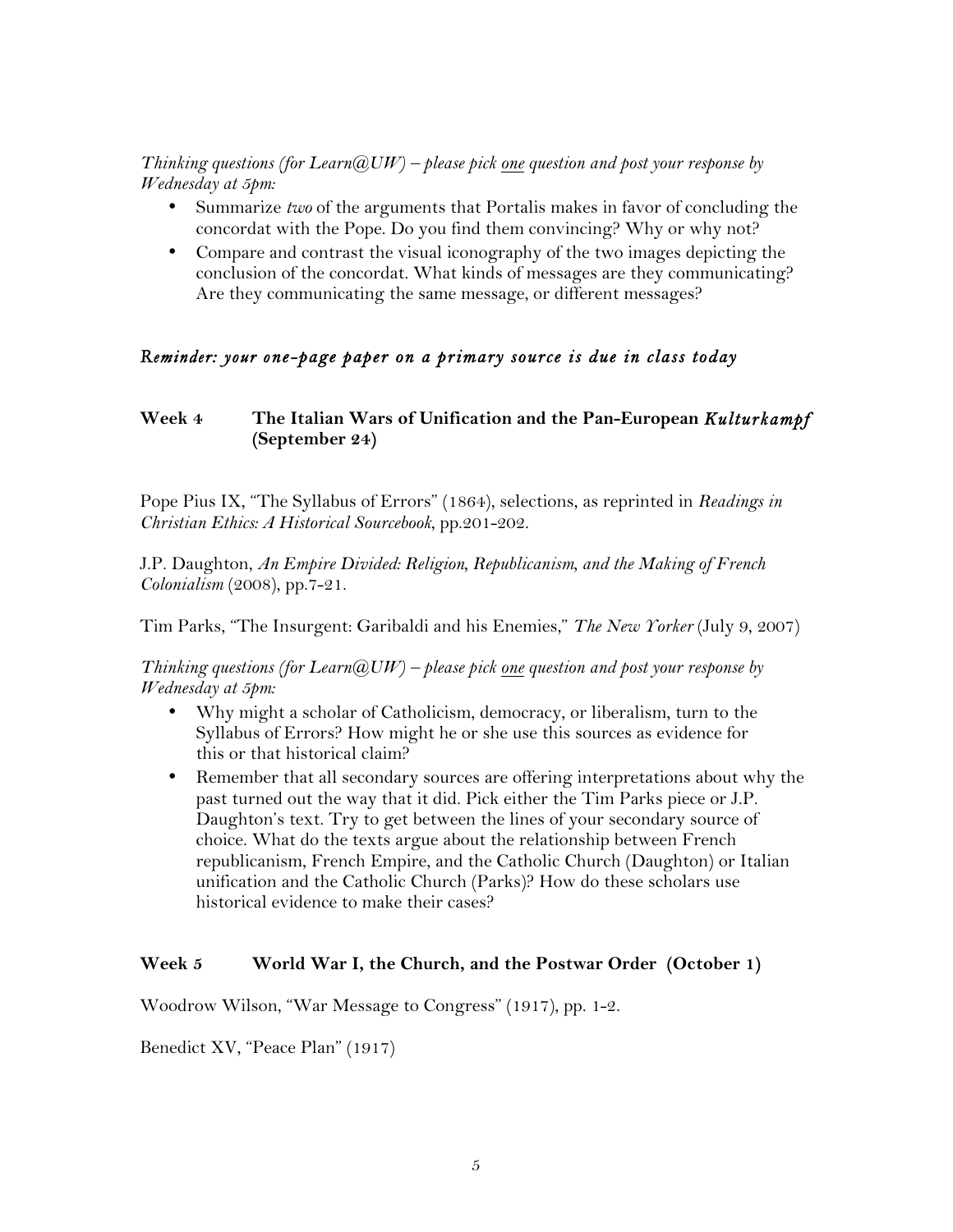John Pollard, "Benedict XV: The Post-War World and the Church," in *The Papacy in the Age of Totalitarianism, 1914-58* (2014), 75-122.

## *Thinking questions (pick one for Learn@UW):*

- Compare and contrast Woodrow Wilson's "War Message to Congress" and Benedict XV's "Peace Plan." What do these two leaders see as the causes of war and the preconditions of peace?
- What questions does Pollard's text raise for you about the papacy of Benedict XV?

## **Week 6 Catholicism and Nation-Building: Poland as Case Study (October 8)**

Father Joseph Janiszewski, "Co jest Ojczyzna" ("What is Homeland") (1924), as translated and quoted in Porter-Szücs, *Faith and Fatherland: Catholicism*, *Modernity, and Poland* (2011), pp. 332.

"Religious school," *Przewodnik Katolicki* (1922), from Porter-Szücs, p.290.

"Polish Catholic Populist Party Program" (1927), from Porter-Szücs, p.304.

Brian Porter-Szücs, "Polak-Katolik," in *Faith and Fatherland: Catholicism, Modernity, and Poland*  (2011), pp.328-341.

Neal Pease, "From Constitution to Concordat" and "Papal Blessing: Church and State in the Pilsudski Era, 1926-1935," in *Rome's Most Faithful Daughter: The Catholic Church and Independent Poland* (2009), pp.69-76.

## *Thinking question (for Learn@UW)*:

• Come up with *one* hunch, on the basis of the sources consulted this week, about the relationship between Catholicism and Polish national identity. Then do a brainstorm about possible sources that you might find that can help you corroborate and test your hunch. In this imaginary exercise, have you decided to look at other primary sources? Secondary sources? Why?

## **Week 7 The Catholic Church and Fascism (October 15)**

Pius XI and Mussolini speeches at the Lateran Agreements (1929)

Arnaldo Cortesi, "Pope Becomes Ruler of A State Again," *New York Times* (June 7, 1929)

David Kertzer, "The Pact," in *The Pope and Mussolini: The Secret History of Pius XI and the Rise of Fascism in Europe* (2014), pp.98-117.

### *Thinking questions (pick one for Learn@UW):*

• Compare and contrast Pius XI and Mussolini's speeches at the Lateran Agreements. Why did the two leaders welcome the agreements? What are the points of similarities and contrast?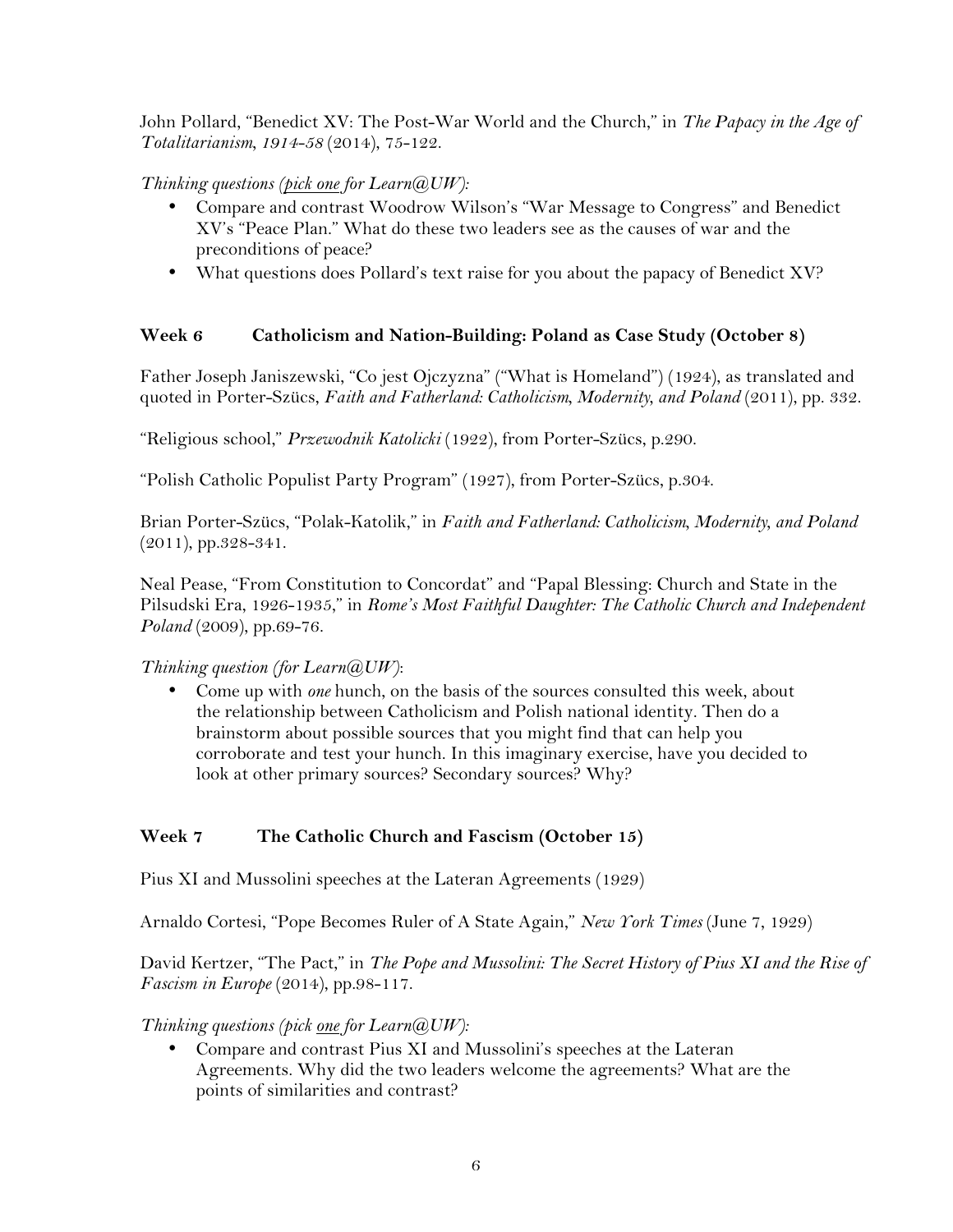• Compare and contrast the *New York Times* article with either Pius XI's speech or Mussolini's. How do the two authors agree on the benefits of the agreement? Where do they disagree?

#### **Week 8 The Catholic Church, the Spanish Civil War, and Global Anti-Communism (October 22)**

Pope Pius XI, *Divini Redemptoris* (1937), points 1-14

Spanish Bishops, "On the Proposed Constitution" (1931), in Modern Spain: A Documentary History, ed. Jon Cowans, pp.133-135

Manuel Azaña, "Spain Has Ceased to Be Catholic (1931), in *Modern Spain: A Documentary History*, ed. Jon Cowans, pp.136-140

Francisco Franco, "Manifesto" (July 18, 1936), in *Modern Spain*, pp.177-179

Spanish Bishops, "On the War in Spain" (1937), in *Modern Spain*, pp.198-202.

T. W. C. Curd, "The Coming Conflict: Catholicism v. Communism," *The Irish Monthly*, Vol. 60, No. 708 (Jun., 1932), pp. 353-358.

*Thinking questions (pick one for Learn@UW):*

- Why do the Spanish bishops condemn communism? Why are they so worried about it? What arguments do they use? Cite three specific passages from the text to back up your claim.
- Why does Pope Pius XI (in *Divini Redemptoris*) condemn communism? What arguments does he use? Cite three specific passages from the text to substantiate your claim.

### *Reminder: your one-page collaborative paper is due in class today*

#### **Week 9 The Catholic Church and Nazism in the 1930s (October 29)**

Hubert Wolf, "Dogma or Diplomacy? The Catholic Worldview and Nazi Ideology" in *Pope and Devil: The Vatican's Archives and the Third Reich* (2010), 223-232; 245-252.

Victoria Barnett, "Churches in Nazi Germany" (US Holocaust Memorial Museum teaching resource)

*The Reichskonkordat* (1933), in *The Nazi Germany Sourcebook* (2002), pp.156-162.

"Bormann on the incompatibility of National Socialism and Christianity," in *The Nazi Germany Sourcebook* (2002), pp.236-240.

Alfred Rosenberg, *The Myth of the Twentieth Century* (1930), short extracts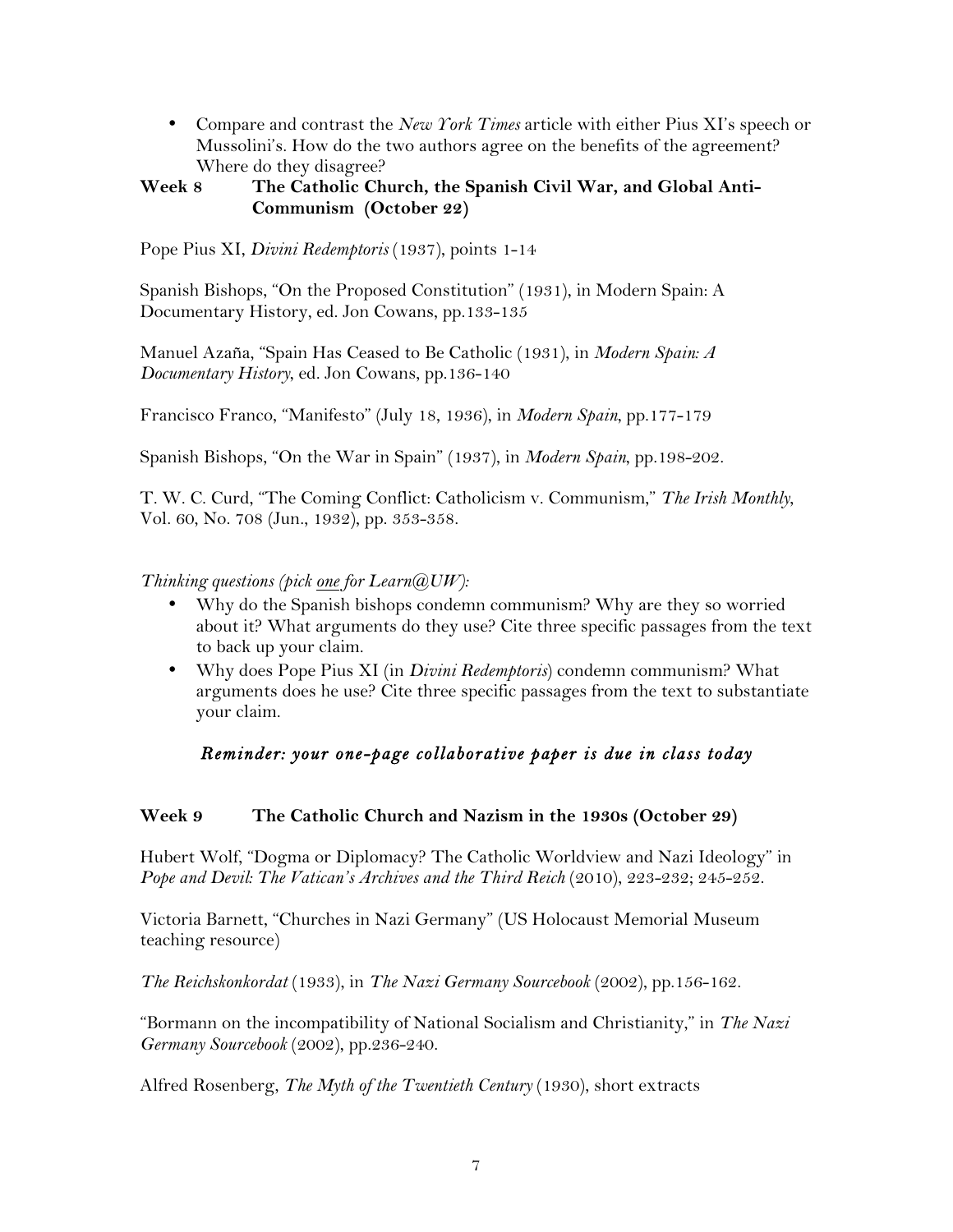## Image: "Judaism Against Christianity," *Der Stürmer* (1937)

## *Thinking questions (pick one for Learn@UW):*

- Given all that we've learned about Vatican diplomacy thus far, does the conclusion of a concordat with Nazi Germany surprise you? Why or why not? Develop a research question that allows you to go deeper and tap into some of the questions that you have about the relationship between the Vatican and Nazi Germany.
- Think about the Bormann and Rosenberg texts, and the *Der Stürmer* image. If you were to develop a research question on the basis of these primary sources, what would that question be?

## **Week 10 Antisemitism, Anti-Racism, and the Church (November 5)**

John Connelly, "The Race Question," in *From Enemy to Brother: The Revolution on Catholic Teaching on the Jews, 1933-1964* (2012), pp.36-64.

Father Coughlin, "Persecution – Jewish and Christian" (November 20, 1938, transcript)

*Thinking questions (pick one for Learn@UW):* 

- What is John Connelly's basic argument about the relationship between Catholicism, the Catholic Church, and racism? Do you think he's onto something or are you skeptical about his claims?
- What is the main argument Coughlin is making in his radio sermon about religious persecution in 1938?

## *Reminder: your one-page project proposal for your final assignment is due today*

## **Week 11 Reckoning with the Past: The Holocaust and the Catholic Church (November 12)**

Pawel Pawlikowski, "Ida" (2013) {movie available on Hulu and on reserve at the College Library}

Martin Rhonheimer, "The Holocaust: What Was Not Said," *First Things* (2003), p.1-22.

Jose M. Sanchez, "Conclusion" from his *Pius XII and the Holocaust* (2002), 172-181.

### *Thinking questions (one question for Learn@UW):*

- How are Rhonheimer and Sanchez speaking to each other or speaking past one another? Are they answering a similar research question? Explain your thinking.
- Is Pawlikowski's "Ida" more aligned with Rhonheimer's findings or Sanchez's? Cite specific scenes from the movie to back up your answer.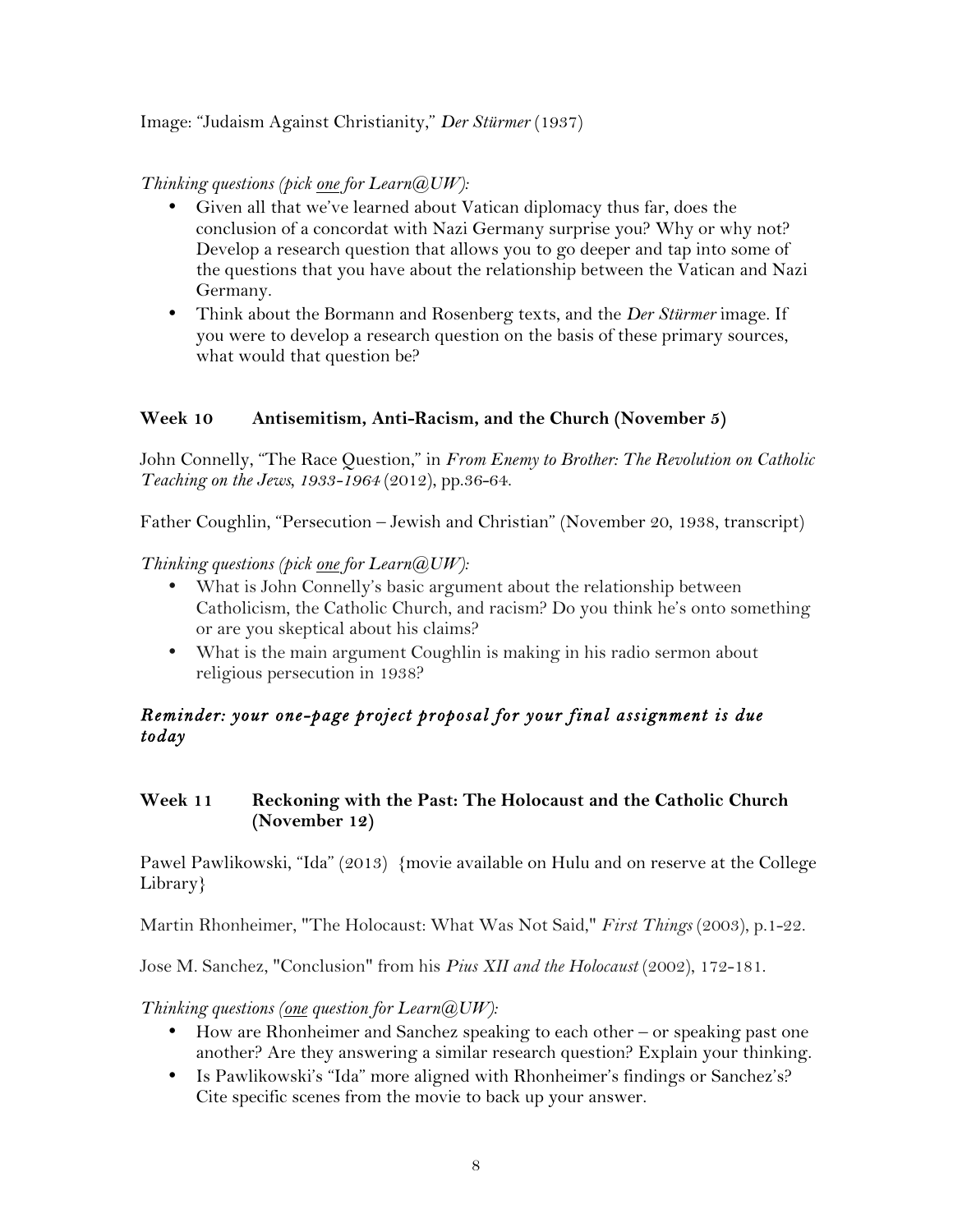## **Week 12 The Catholic Church and Communism after World War II (November 19)**

"Poland Denounces Vatican Concordat," *New York Times* (September 15, 1945)

Herbert L. Matthews, "Papacy Strengthened to Resist Communism," *New York Times*  (February 24, 1946)

Father Sheen, "Communism in America" (1952), available on youtube at https://www.youtube.com/watch?v=TZAc1A3bYiY, and "Communism and the Woman" (1947)

Alexandra Kollontai, "Communism and the Family" (1920)

*Thinking questions (pick one for Learn@UW):*

- Compare and contrast Kollontai's vision of the family with Father Sheen's. Where do they converge and diverge?
- Summarize the story that the *New York Times* is telling about the relationship between the papacy and communism, c.1945-1946. Are they encouraging their readers to think about the relationship in particular ways? Take action?

## *Reminder: Draft of your 5-7 page final project is due via email by 5pm on Tuesday, November 24th*

### **NOVEMBER 26: NO CLASS. HAPPY THANKSGIVING!**

## **Week 13 Vatican II, Liberation Theology, and Religious Change (make-up class Monday, November 30 or Tuesday, December 1)**

John XXIII, *Populorum Progressio* (1967)

Gustavo Gutiérrez, "Liberation and Development," in *A Theology of Liberation: History, Politics, and Salvation* (1988), pp.13-27.

#### *Thinking questions (pick one for Learn@UW):*

- Why do you think *Populorum Progressio* and/or Gutiérrez's text were so revolutionary at the time they were written? Do they still sound revolutionary to you? Why or why not?
- Pick a short passage from either the papal encyclical or the Gutierrez text and get between the lines. How would you explain this particular passage to a (confused) friend?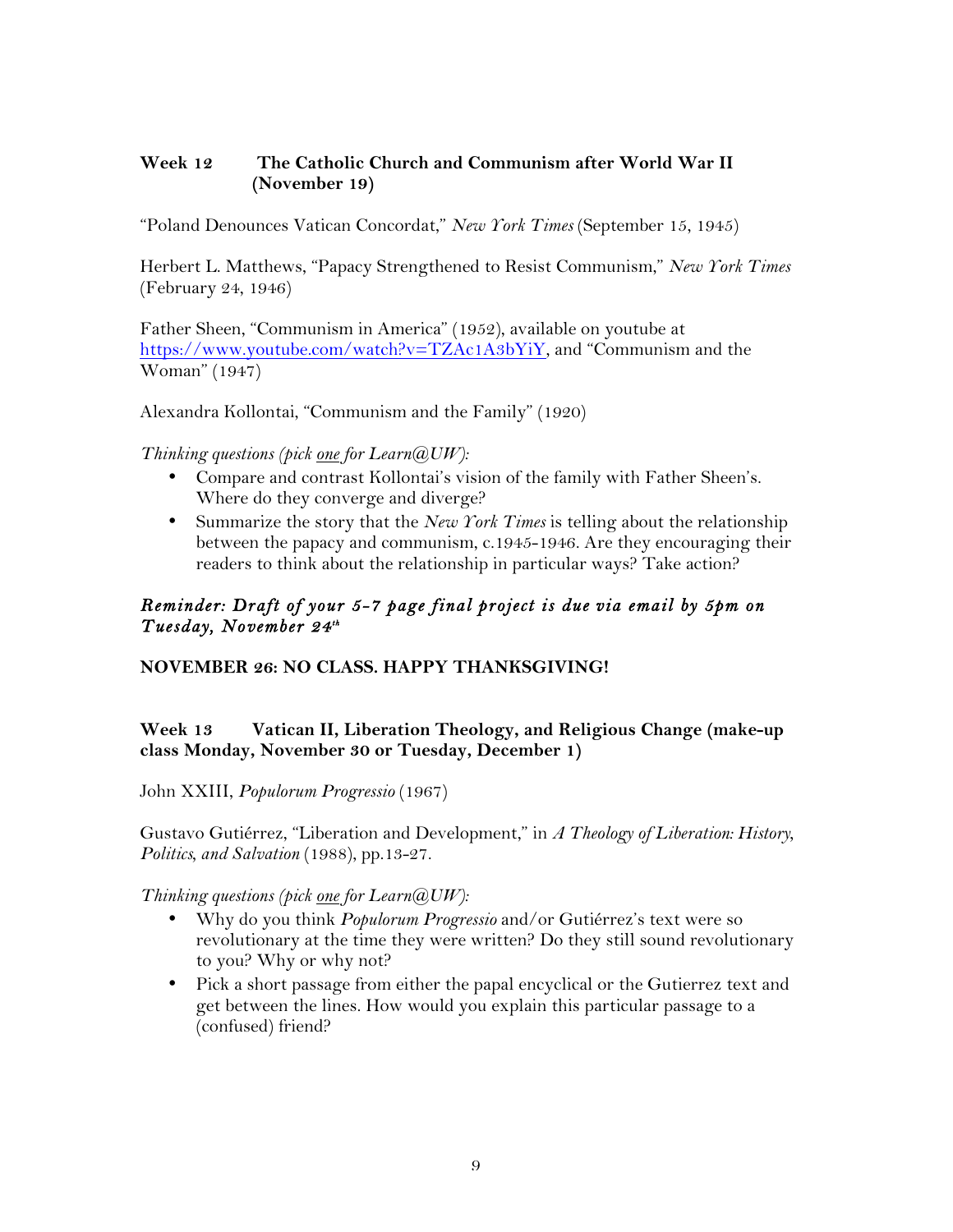## *Reminder: Peer review comments on draft final project due via email on Tuesday, December 1st*

## **Week 14 The Catholic Church Today: Global Catholicism and the Legacy of Eurocentrism (December 10)**

Pope Benedict XVI, lecture at the University of Regensburg, "Faith, Reason, and the University: Memories and Reflections" (2006)

"Open Letter to His Holiness Pope Benedict XVI" (2006)

Joseph Ratzinger (one year prior to becoming Pope Benedict XVI), "The Spiritual Roots of Europe: Yesterday, Today, and Tomorrow" (2004), in *Without Roots: The West, Relativism, Christianity, Islam* (2007), pp.51-81.

"The Catholic Church Shifted Southwards Over the Past Century (March 13, 2013)

Jim Yardley and William Newman, "In Bolivia, Pope Francis Apologizes for the Church's 'Grave Sins,'" *New York Times* (July 9, 2015)

Jim Yardley and Binyamin Appelbaum, "In Fiery Speeches, Francis Excoriates Global Capitalism," *New York Times* (July 11, 2015)

"Senate Joint Resolution proposal" (March 3, 2015)

*Thinking question (for Learn@UW):*

- Why do you think that the Wisconsin Senate felt compelled to issue a resolution about Pope Francis' visit?
- What are Pope Benedict XVI's views on Christianity, Europe, and Islam?
- Can you see why Benedict's lecture at the University of Regensburg created a controversy? What are the main points in the "Open Letter to His Holiness Pope Benedict XVI"?

## *Reminder: Revised draft of your 5-7 page written or visual assignment due today*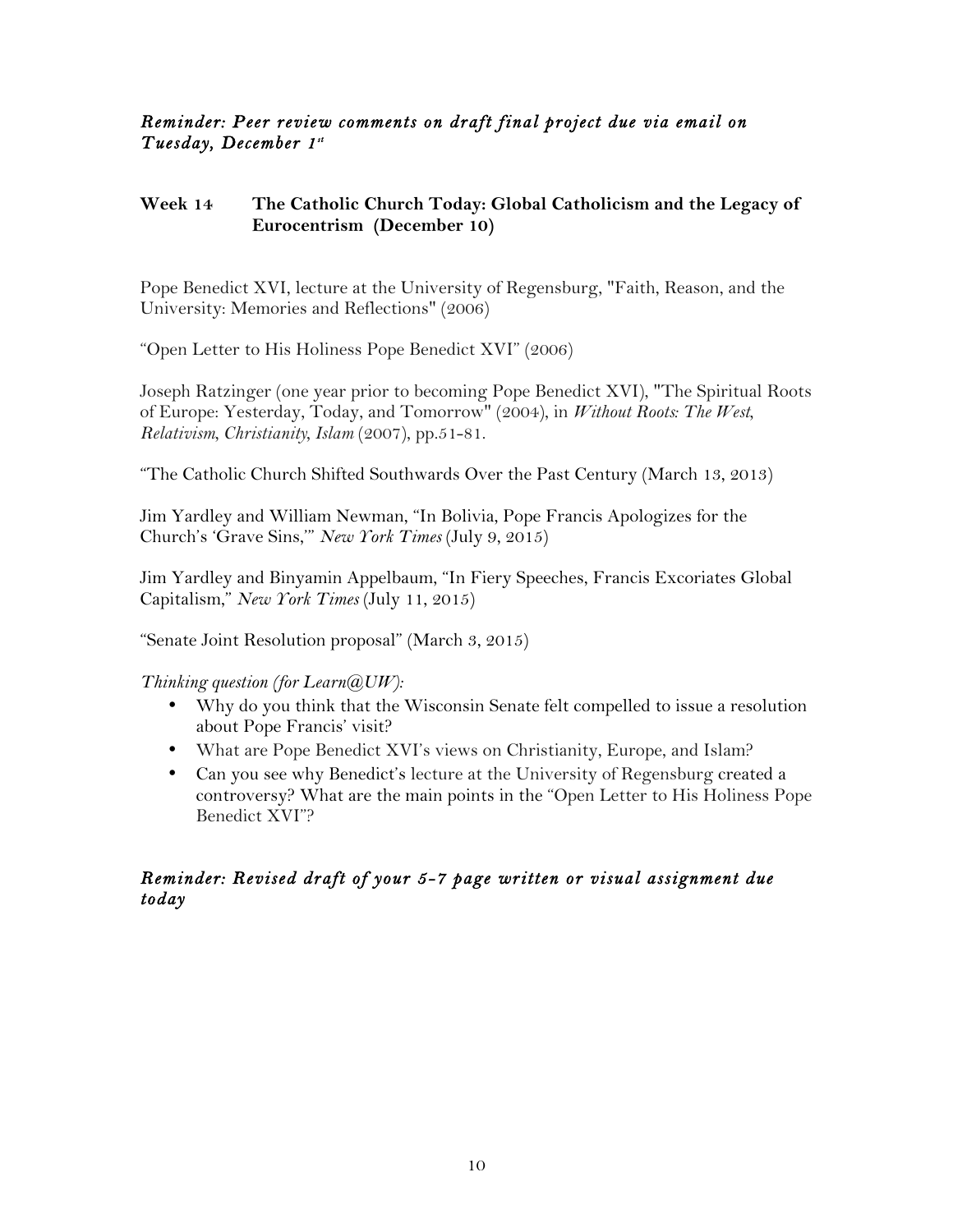### **SYLLABUS APPENDIX**

#### **Academic Misconduct**

As a UW-Madison student, it is your responsibility to be informed about what constitutes academic misconduct, how to avoid it and what happens if you decide to engage in it. Academic misconduct is governed by state law. Examples of academic misconduct include (but are not limited to):

- Plagiarism (turning in work of another person and not giving them credit)
- Having a friend answer your clicker questions when you are absent
- Stealing an exam or course materials
- Copying another student's homework
- Cheating on an exam (copying from another student, using unauthorized material)
- Working on an assignment with others when you are supposed to do so independently

#### *How Do I Avoid Academic Misconduct?*

- Know how to cite sources in a paper, lab report or other assignments
- Use the Writing Center or the History Lab for help with citations. They are experts in APA, MLA and other citation styles.
- Avoid copying and pasting directly into your paper from the internet
- Understand the expectations and limitations when working in groups (i.e., Is collaboration allowed on the project and the written paper, or only the project and your written paper should be done alone)
- If you aren't sure if something is allowed, ask your instructor
- For more information, please see http://www.students.wisc.edu/doso/student-resources/

#### **Paper Grading Criteria**

#### Characteristics of an **A** paper:

- It has a clear, well-articulated thesis in the first paragraph.
- The argument of the paper supports the thesis well and thoroughly.
- It amply fulfills the instructions of the paper assignment.
- It displays careful reading of the source material.
- It displays considered thought about the material.
- All claims are supported by citations and explanations of the textual evidence.
- It has excellent English grammar and usage
- It has a well-organized structure.
- It has no proofreading errors.
- It has correct citations for all sources.

#### Characteristics of a **B** paper:

- It has a thesis
- It follows the instructions of the paper assignment.
- It indicates reading of the source material.
- It displays thought about the material.
- Claims are supported by textual evidence.
- It uses correct English grammar and usage.
- It has good paragraph structure.
- It has adequate citations for all sources.
- It may have some errors in proof-reading.

#### Characteristics of a **C** paper: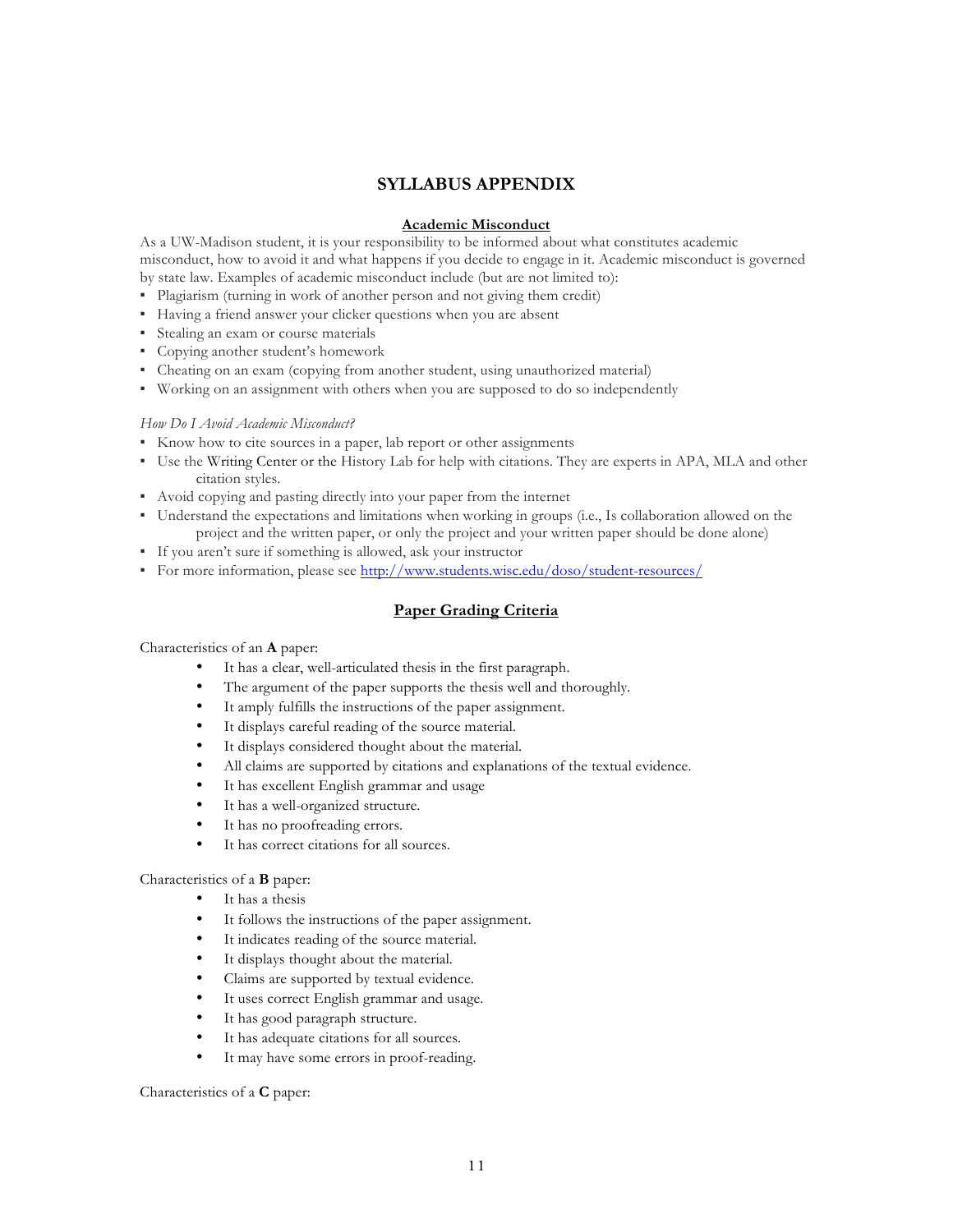- The thesis is unclear.
- It does not have clear paragraphs.
- It does not follow the instructions.
- It displays cursory reading or misunderstanding of the material.
- It does not display significant thought about the material.
- It contains unnecessary digressions or vacuous generalizations.
- Claims are not supported by the textual evidence cited.
- The thesis is not supported by the argument of the paper.
- It has not been proofread.
- It contains errors in grammar or usage.
- The citations of sources are inadequate.

#### Characteristics of a **D** paper:

- It does not fulfill the assignment.
- It does not have a thesis.
- It does not have paragraphs.
- It shows that the source material has not been read.
- It contains errors in grammar or usage or inadequate proofreading.
- It does not indicate quotations.
- Claims are unsubstantiated.

#### Characteristics of an **F** paper:

- It was submitted late.
- It has worse examples of the D paper problems.
- It is gobbledygook.

#### **Goals of the History Major**

(approved by the department, March 23, 2011; revised by the department, February 27, 2013)

The goal of the history major is to offer students the knowledge and skills they need to gain a critical perspective on the past. Students will learn to define important historical questions, analyze relevant evidence with rigor and creativity, and present convincing arguments and conclusions based on original research in a manner that contributes to academic and public discussions. In History, as in other humanistic disciplines, students will practice resourceful inquiry and careful reading. They will advance their writing and public speaking skills to engage historical and contemporary issues.

To ensure that students gain exposure to some of the great diversity of topics, methodologies, and philosophical concerns that inform the study of history, the department requires a combination of courses that offers breadth, depth, and variety of exposition. Through those courses, students should develop:

- 1. Broad acquaintance with several geographic areas of the world and with both the pre-modern and modern eras.
- 2. Familiarity with the range of sources and modes through which historical information can be found and expressed. Sources may include textual, oral, physical, and visual materials. The data within them may be qualitative or quantitative, and they may be available in printed, digital, or other formats. Modes of expression may include textbooks, monographs, scholarly articles, essays, literary works, or digital presentations.
- 3. In-depth understanding of a topic of their choice through original or creative research.
- 4. The ability to identify the skills developed in the history major and to articulate the applicability of those skills to a variety of endeavors and career paths beyond the professional practice of history.